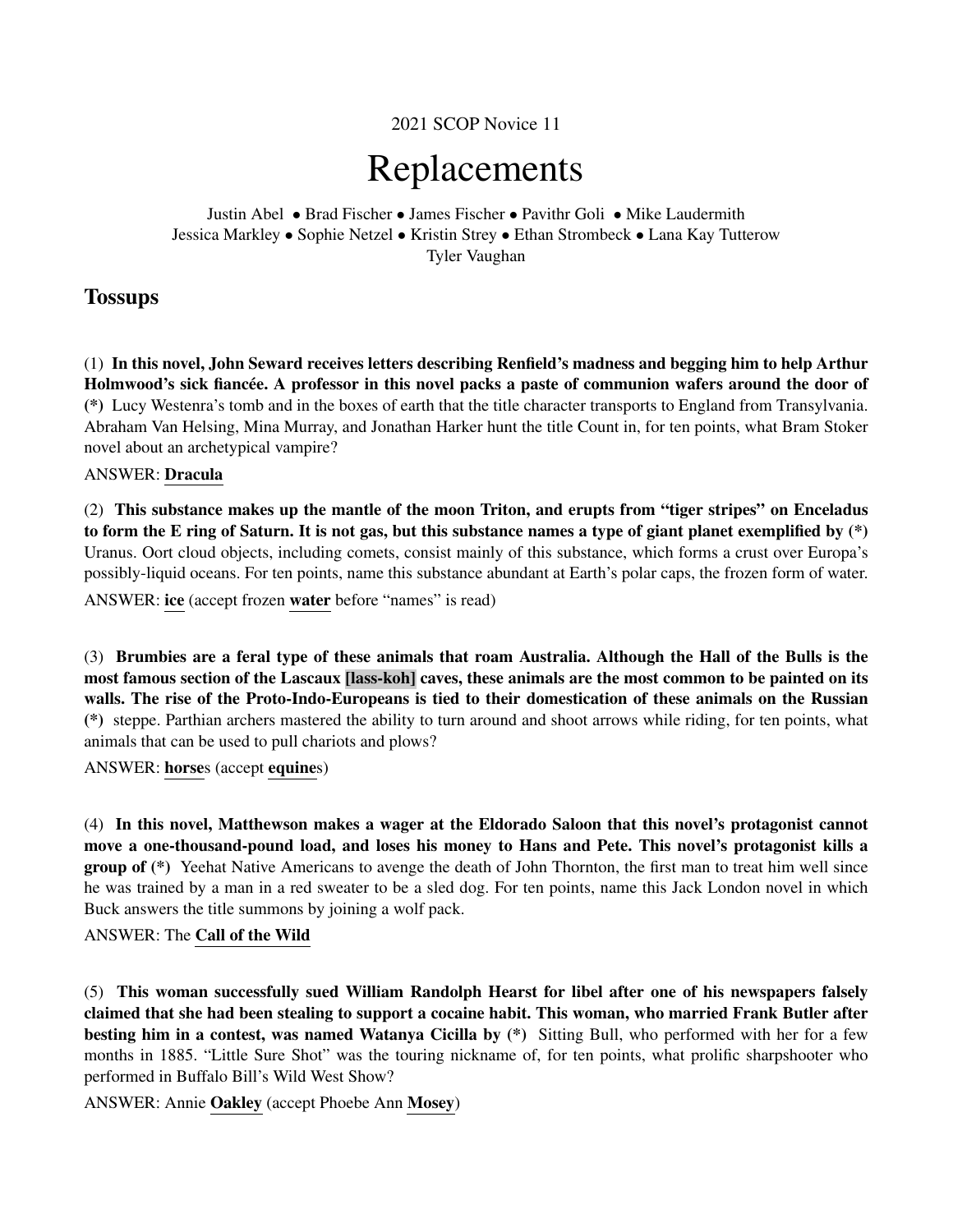(6) One of these poems warns "die single and thine image dies with thee," and urges "now is the time that face should form another" while addressing a subject known as the Fair Youth. Another of these poems addresses a (\*) Dark Lady whose lips are less red than coral and whose "breasts are dun," and begins "My Mistress' Eyes are Nothing Like the Sun." Rhyming couplets typically end, for ten points, what fourteen-line poems frequently written by William Shakespeare?

ANSWER: sonnets (accept Shakespearean sonnets; accept Elizabethan sonnets; accept sonnets by William Shakespeare; accept answers describing the Fair Youth sonnets before "Dark" is read; prompt on "poems by Shakespeare" or similar answers that do not describe the type of poem)

(7) A "geographic" pattern of patches can appear on this organ due to leukoplakia. This organ's frenulum is tied to another body part in ankylo-glossia, and a protruding one is symptomatic of (\*) Down syndrome. It is not a tail, but chameleons possess a prehensile one of these organs that is covered in spiny papillae to assist cats with grooming. Sublingual salivary glands and taste buds are associated with, for ten points, which muscular organ inside the mouth?

#### ANSWER: tongue

(8) Oxfam was founded to alleviate a famine in this country. This country celebrates "No Day," a holiday that commemorates a refusal to cooperate with Benito Mussolini, given by Prime Minister Ioannis Metaxas. The Earl of Elgin looted marble (\*) sculptures from this country, and the British Museum refuses to repatriate them. Since 2007, a debt crisis has plagued, for ten points, what country where the Parthenon stands in Athens? ANSWER: Greece (accept Elláda; accept Hellenic Republic or Ellinikí Dimokratia)

(9) Thomas Edison built the first American power plant, the Pearl Street Station, to light streetlamps in this place. In 1920, Italian anarchists set off a bomb in this place that killed forty people; the bomb was carried in a wagon that stopped in front of the headquarters of  $(*)$  J.P. Morgan. The eight blocks of this place stretch from the East River to Broadway and include the NYSE building. For ten points, name this street in downtown Manhattan, the heart of New York's Financial District.

ANSWER: Wall Street (accept Financial District of Manhattan or FiDi before "eight" is read, and then prompt on it until it is read; prompt on "Manhattan" before it is read; prompt on "New York" before it is read)

(10) This term describes the mass of the hypothetical "dark fluid." The Hammett function of a super-acid has this property. In a galvanic cell, oxidation occurs at the electrode with this property. A spontaneous reaction has this kind of change in (\*) Gibbs free energy, and a standard enthalpy change of this type makes a reaction exothermic. Anions possess, for ten points, what kind of charge bestowed by a net gain of electrons?

#### ANSWER: negative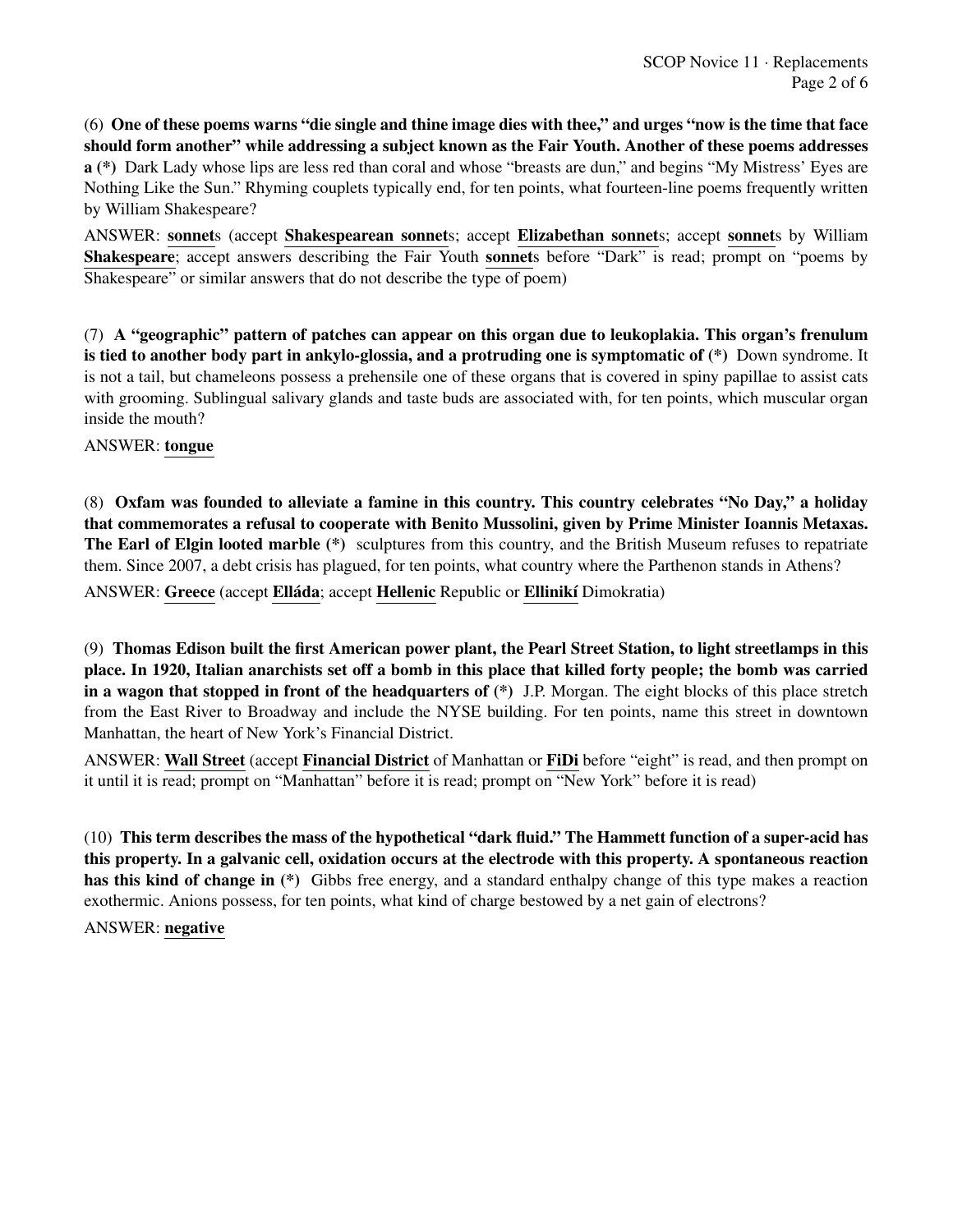## Bonuses

(1) Name some World War II leaders, for ten points each.

This man led America for most of the great depression and the majority of World War II, but died before victory was declared. He is the only US president to serve four terms.

ANSWER: Franklin Delano Roosevelt (both underlined parts required; accept FDR; prompt on "Roosevelt" alone)

This leader coined the term "iron curtain" to describe a barrier between western and eastern Europe and gave his famous "this was their finest hour" speech prior to the Battle of Britain.

ANSWER: Winston Churchill (accept Sir Winston Leonard Spencer Churchill)

This leader of China agreed to work with his Communist rivals to fight Japan following the Xian [shee-ahn] incident. After World War II, this leader of the Kuomintang [kwoh-min-tang] lost to Mao Zedong and was forced to flee to Taiwan.

ANSWER: Chiang Kai-shek [chang khai-shek] (accept Chiang Chung-cheng; accept Jiang Jieshi)

(2) This poem's first stanza begins, "'Twas brillig, and the slithy toves / did gyre and gimble in the wabe." For ten points each,

Name this poem by Lewis Carroll in which an unnamed hero "took his vorpal sword in hand" to defeat the title "burbling" monster.

ANSWER: Jabberwocky (do not accept or prompt on "Jabberwock")

In the novel *Through the Looking Glass*, Alice asks this children's character to explain "Jabberwocky" to distract him after she insults him by calling him an egg and questioning whether "all the king's horsemen" would actually put him together again.

#### ANSWER: Humpty-Dumpty

While trying to explain "Jabberwocky," Humpty-Dumpty tells Alice that "slithy" is one of these words, since it combines "lithe" and "slimy."

#### ANSWER: portmanteau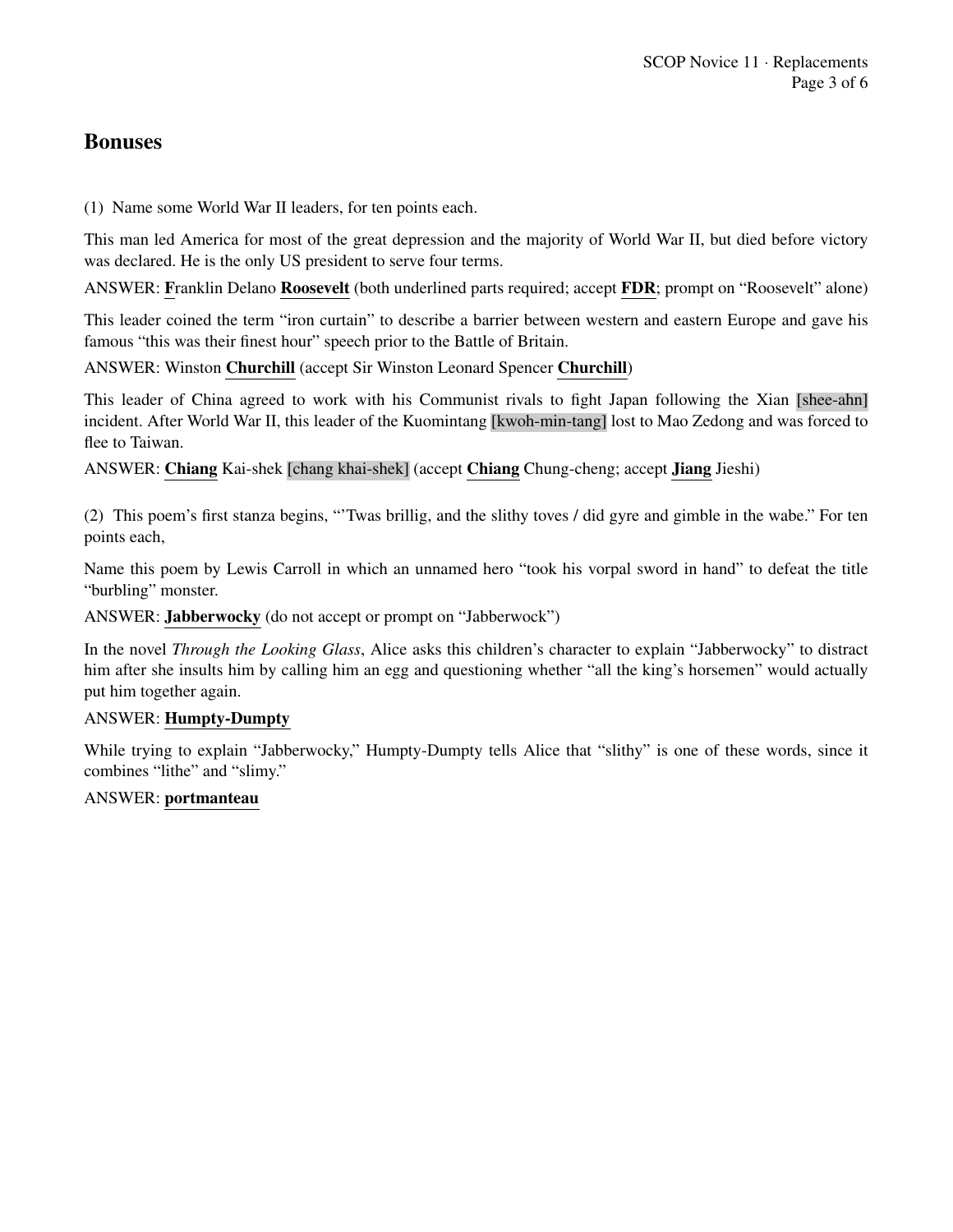(3) Specially-developed airplanes called the *Chicago* and the *New Orleans*, designed for distance flight, were the first in aviation history to complete this achievement. For ten points each,

Describe this feat. With Fred Noonan, an aviator attempting this action disappeared near Howland Island in 1937.

ANSWER: circumnavigating the Earth in a plane (accept descriptions like flying around the world)

Fred Noonan disappeared during this female pilot's attempt to fly around the world. This aviator was the first woman to fly solo across the Atlantic Ocean.

ANSWER: Amelia Earhart (accept Amelia Mary Earhart)

In 1935, Earhart completed the first successful solo flight to Oakland, California from this location. Earhart's flight broke a streak of disasterous attempts to reach this location from California that included a deadly 1927 race sponsored by the Dole company.

ANSWER: Hawai'i (accept Honolulu; accept O'ahu; accept Territory of Hawaii or Hawaii Territory)

(4) A feud with his former teacher, Walther Nernst, may explain why this chemist never won the Nobel Prize despite being nominated forty-one times. For ten points each,

Name this America chemist who defined acids as electron-pair acceptors and whose namesake dot diagrams can be used to predict the shape of molecules.

ANSWER: Gilbert Lewis (accept Gilbert Newton Lewis)

Lewis dot diagrams only keep track of these electrons found in an atom's outer shell. Carbon has four of these electrons, and oxygen has six.

#### ANSWER: valence electrons

Lewis used his diagrams to show that most atoms form bonds in order to achieve this number of valence electrons according to the octet rule.

#### ANSWER: eight

(5) This author wrote about Frederic Henry's tragic relationship with Catherine Barkley, and about the impotent Jake Barnes, who pursues Lady Brett Ashley. For ten points each,

Name this American author of *A Farewell to Arms* and *The Sun Also Rises*.

ANSWER: Ernest Hemingway (accept Ernest Miller Hemingway)

Frederic Henry and Jake Barnes are both soldiers in this 1910s war, in which Hemingway served as an ambulance driver.

ANSWER: World War I (accept First World War)

Hemingway observed the Spanish Civil War as a journalist, and used it as the backdrop for this novel. This novel follows Robert Jordan, a soldier assigned to dynamite a bridge.

#### ANSWER: For Whom the Bell Tolls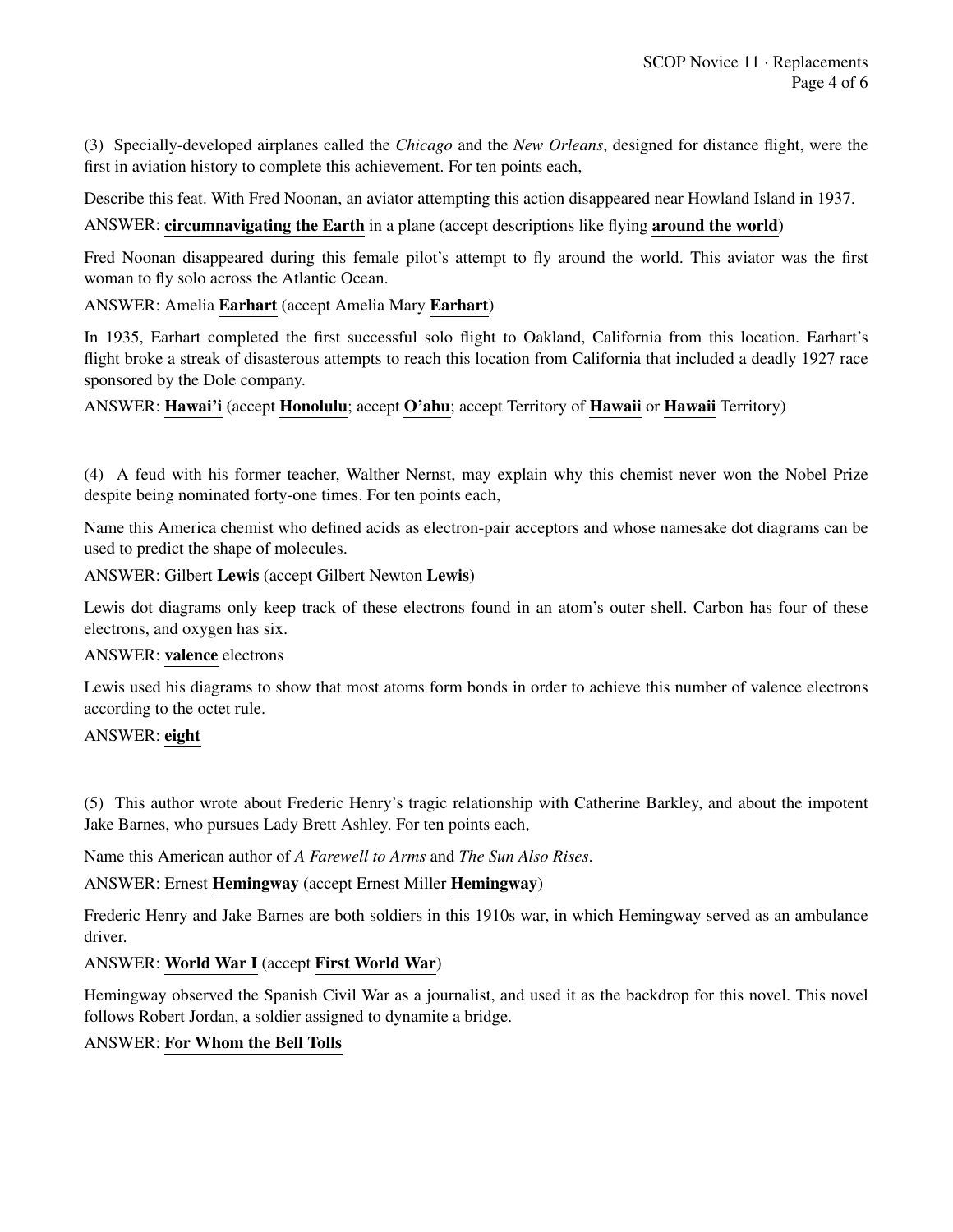(6) Answer the following about some similar-looking flags, for ten points each.

This country's flag is a white cross on a red background. This country celebrates the legend of its flag's creation on Valdemar's Day.

#### ANSWER: Denmark (accept Kingdom of Denmark or Kongeriget Danmark)

A yellow cross on a blue background makes up the flag of this country, which is the homeland of UN Secretary-General Dag Hammarskjold ["hammers"-kyold].

ANSWER: Sweden (accept Kingdom of Sweden or Konungariket Sverige)

Denmark and Sweden's flag style, a cross on a solid background, is common among countries in this northern European region. Scottish separatists joke about joining this group of countries.

ANSWER: Scandinavian countries (accept Nordic countries)

(7) The term "Goldilocks zone" describes the possible orbits around a star where conditions are just right for a planet to support this substance. For ten points each,

Name this liquid compound, sometimes called the universal solvent, that is thought to be a necessary precondition for the existence of life.

#### ANSWER: water (accept  $H_2O$ )

Though it is outside the Sun's Goldilocks zone, this smallest Galilean moon may have liquid oceans beneath its icy surface due to its proximity to Jupiter.

#### ANSWER: Europa

The size of the Goldilocks zone affects the  $n_e$  [N-sub-E] term of this astronomer's equation. This equation includes the fraction of stars with planets and the fraction of civilizations with advanced technology to estimate the chance of contacting alien life.

#### ANSWER: Frank Drake equation

(8) Answer the following about British poetry for children, for ten points each.

This toy appears in A.A. Milne poems like "The Friend" and "Us Two," in which Christopher Robin declares "wherever I am, there's always" this stuffed bear.

ANSWER: Winnie-the-Pooh (accept Winnie-ther-Pooh; accept Pooh Bear; accept Edward Bear)

This author wrote the collection *Appley Dapply's Nursery Rhymes* and stories for children about Jemima Puddle-Duck, Mrs. Tiggy-WInkle, Peter Rabbit, and Squirrel Nutkin.

ANSWER: (Helen) Beatrix Potter

This author wrote that there was "never a name to go down to fame / compared with that of Toad" about the owner of Toad Hall, the main character of this author's *The Wind in the Willows*.

#### ANSWER: Kenneth Grahame